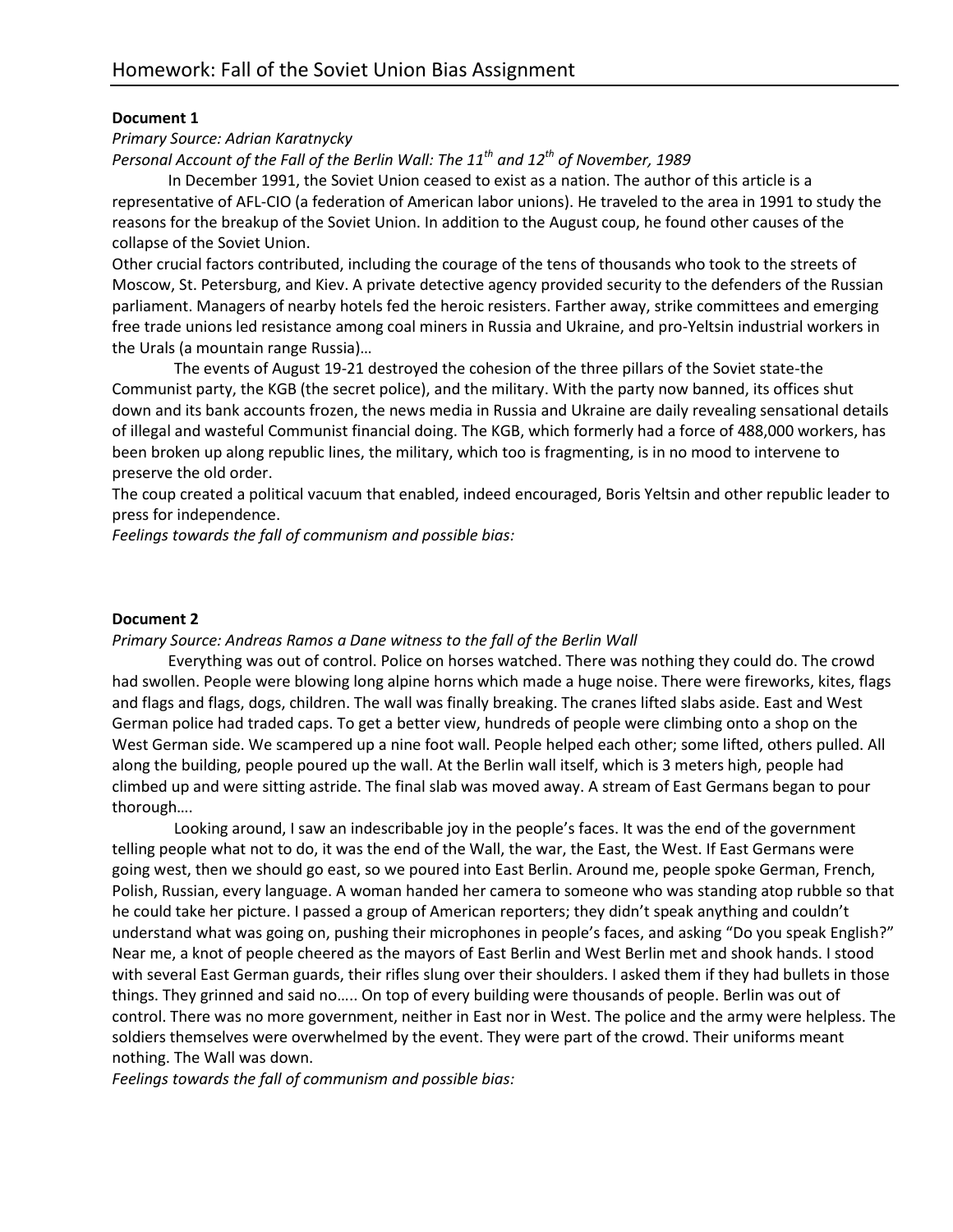## **Document 3**

*Source: Andor Heller, "The Hungarian Revolution," 1956.*

The walls of Budapest are plastered with leaflets put up by the students during the night. They list the fourteen demands adopted at the storm meetings held at the universities:

- 1. Withdrawal of all Soviet troops from Hungary
- 2. Complete economic and political equality with the Soviet Union, with no interference in Hungary's internal affairs...
- 8. A secret general multi-party election
- 9. The organization of Hungary's economy on the basis of her actual resources
- 10. Revision of the workers' output quotas and recognition of the right to strike
- 11. Revisions of the system of compulsory agricultural quotas
- 12. Equal rights for individual farms and cooperative members…

Someone grabs a Hungarian flag and cuts out the hated hammer and sickle that the communists had placed at its center. One after another of the purified Hungarian flags appear. Suddenly someone remembers to put the old Kossuth (the leader of the Hungarian uprising of 1848-1849) coat-of-arms on the flag… We have created a new flag of freedom!

*Feelings towards the fall of communism and possible bias:*

### **Document 4**

*Source: Milovan Djilas (Yugoslavia), The New Class 1957.*

In contrast to earlier revolutions, the Communist revolution, conducted in the name of doing away with classes, has resulted in the most complete authority of any single new class. Everything else is shame and illusion… this new class, the bureaucracy… may be said to be made up of those who have special privileges and economic preference because of the administrative monopoly they hold… The Communist Party is the backbone of the entire political, economic and ideological activity…. The exclusive, if unwritten, law that only party members can become policeman, officers, diplomats, and only they can exercise actual authority, creates a special privileged group of bureaucrats… The so-called "dictatorship of the proletariat" which is the beginning of and under the best circumstances becomes the authority of the party, inevitably evolves into the dictatorship of the leaders.

*Feelings towards the fall of communism and possible bias:*

### **Document 5**

*Source: "Twenty-one Demands: A Call for Workers' Rights and Freedom in a Socialist State," issued by Solidarity in Poland 1980.*

1. Acceptance of Free Trade Unions independent of both the Party and employers, in accordance with the International Labor Organization's Convention number 87 on the freedom to form unions, which was ratified by the Polish government.

- 2. A guarantee of the right to strike and guarantees of security for strikers and their supporters.
- 4. (a)Reinstatement to their former positions for: people fired for defending workers' rights, in particular those participating in the strikes of 1970 and 1976; students dismissed from school for their convictions. (b) The release of all political prisoners…. (c) A halt to repression for one's convictions....
- 11. The rationing of meat and meat products through food coupons (until the market is stabilized).
- 12. Abolition of "commercial prices" and hard currency sales in so-called "internal export" shops.
- 13. A system of merit selection for management positions on the basis of qualifications rather than Party membership….

19. Reduce the waiting time for apartments.

*Feelings towards the fall of communism and possible bias:*